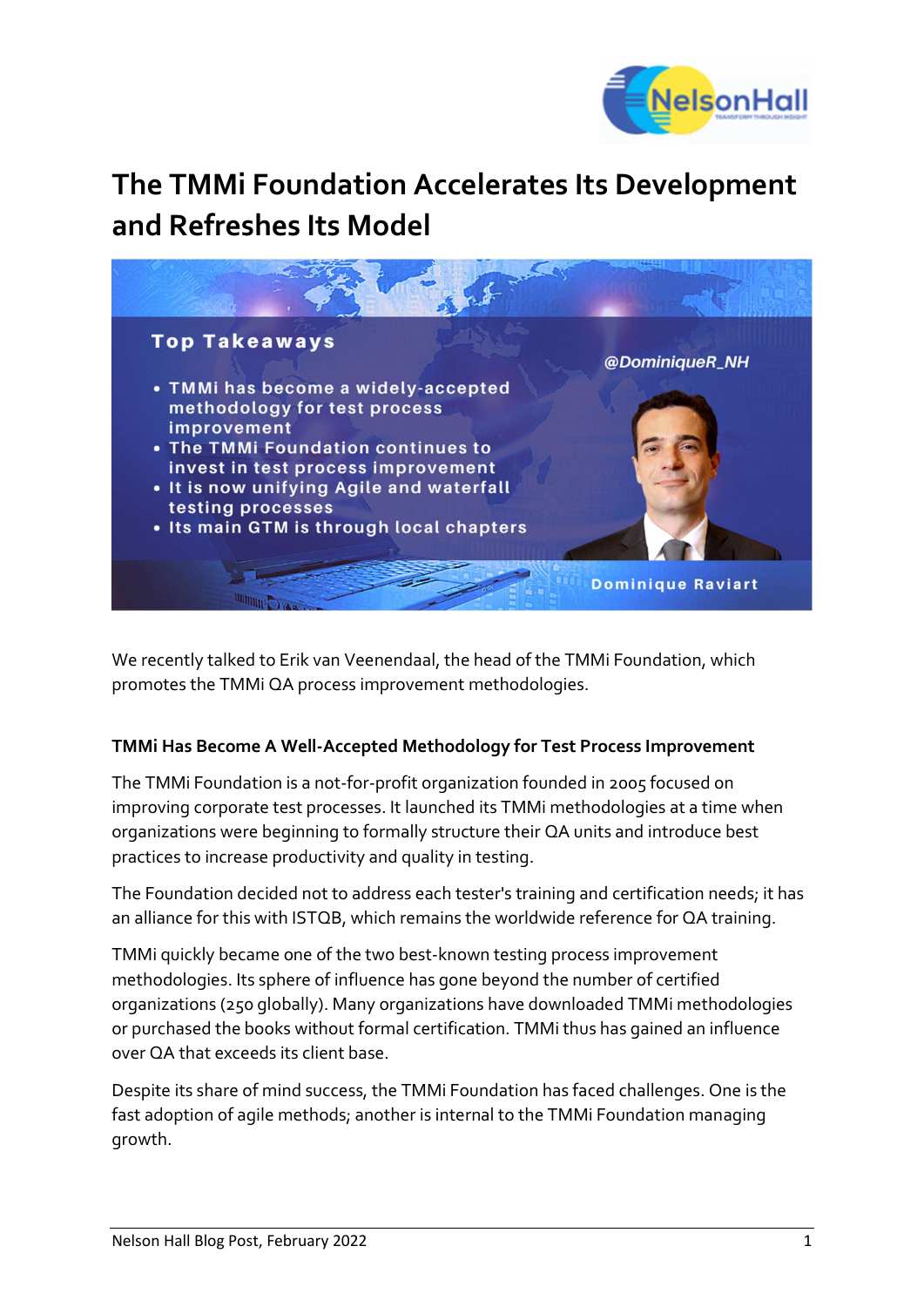

#### The TMMi Foundations Updates its Methodologies and Books

The TMMi Foundation updated its methodologies and books to Agile. With the adoption of Agile, many organizations moved away from a process approach to transforming their QA. The TMMi Foundation continues to educate clients about the benefits of bringing a structured QA approach to agile development. Also, it launched an Agile version of its process methodology in 2015.

The Foundation is now developing a unified agile and waterfall method. The new methodology planned for 2024 will go beyond merging agile and waterfall. The TMMi Foundation is looking at including best practices and roadmaps about automation and AI.

## Measuring TMMi's Benefits

Beyond refreshing its books and methodologies, the TMMi Foundation started to measure the impact of deploying TMMi methodologies among certified organizations. The Foundation worked with the Universities of Belfast and Innsbruck, sending its questionnaire to organizations in its client database. The response rate of 64% provided a good level of accuracy.

The survey's findings show the effectiveness of TMMi. Approximately 90% of respondents expressed their satisfaction. Nearly three quarters (73%) of respondents reported that TMMi drove software quality improvement. However, TMMi does not lead to QA project reduction.

The survey also provides some light on the TMMI corporate user population. Financial services, the largest spender on QA globally, is also the primary user (37%). Second is QA services/IT services vendors (30%). The remaining 33% span industries. Beyond improving the test process, QA organizations also use TMMi to demonstrate their capabilities, internally or to third parties, for regulatory compliance. Client organizations use, therefore, certification to showcase their QA transformation too.

#### Defining Clear Roles While Pushing its Service Ecosystem

In its expansion effort, the TMMi Foundation has also redefined roles and relationships with the TMMi ecosystem of partners. The Foundation plays a central role in methodologies and syllabi (for training.). It is also the certification entity for client organizations undergoing TMMi assessment (through a sample approach). The TMMi Foundation also provides accreditations for TMMI for training and assessment service providers and certifies individuals, e.g., as TMMi (lead) assessor.

The Foundation believes that partners will play a crucial role in such expansion, starting with local partners, i.e., the 'chapters.' These chapters drive TMMi's localization and